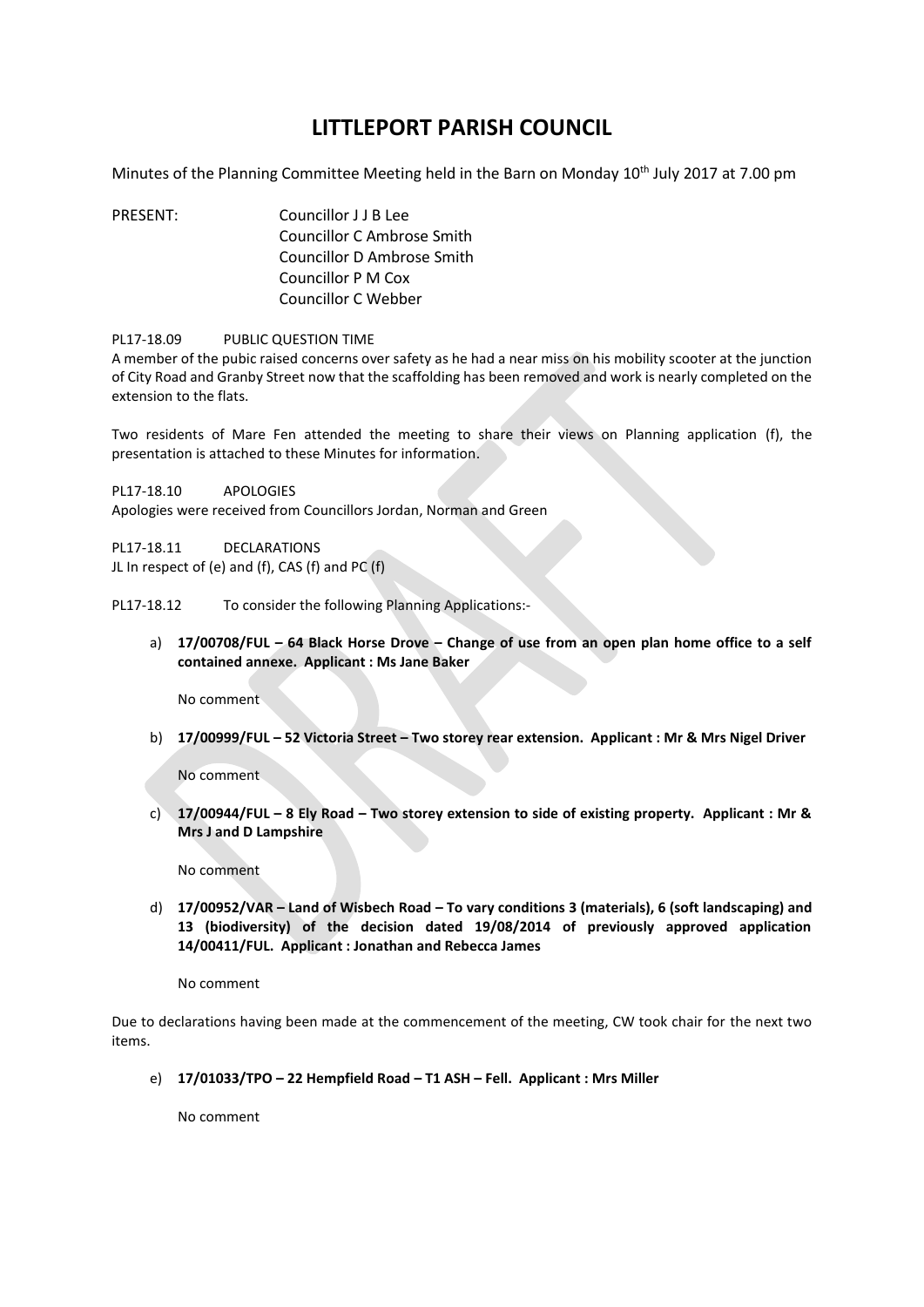f) **16/01121/FUM – Land north of 190 Wisbech Road – Change of use of agricultural land to industrial (class B2) use and erection of a concrete manufacturing facility.** 

Declarations of interest having been made at the commencement of the meeting, the committee was inquorate for this item.

JL resumed the Chair for the remainder of the meeting.

g) **17/01075/VAR – BP Wisbech Road Service Station – Variation of Condition 10 (Foul Water Drainage) to increase their height and floorspace etc. Applicant : Jonathan and Rebecca James** 

No comment

h) **17/01018/FUL – 2 Parsons Lane – Loft conversion with rear dormer window and 2 front roof lights. Applicant : Mr M Rahman** 

No comment

i) **17/01116/FUL – 1 Ferry Way – Erection of 1.8m fence with gates around rear garden and picket fencing at front boundary. Applicant : Mr Mark Wright** 

No comment

Meeting ended at 7.31 pm

.

Signed: …………………………….……………………….

CHAIRMAN

……………………………………………. DATE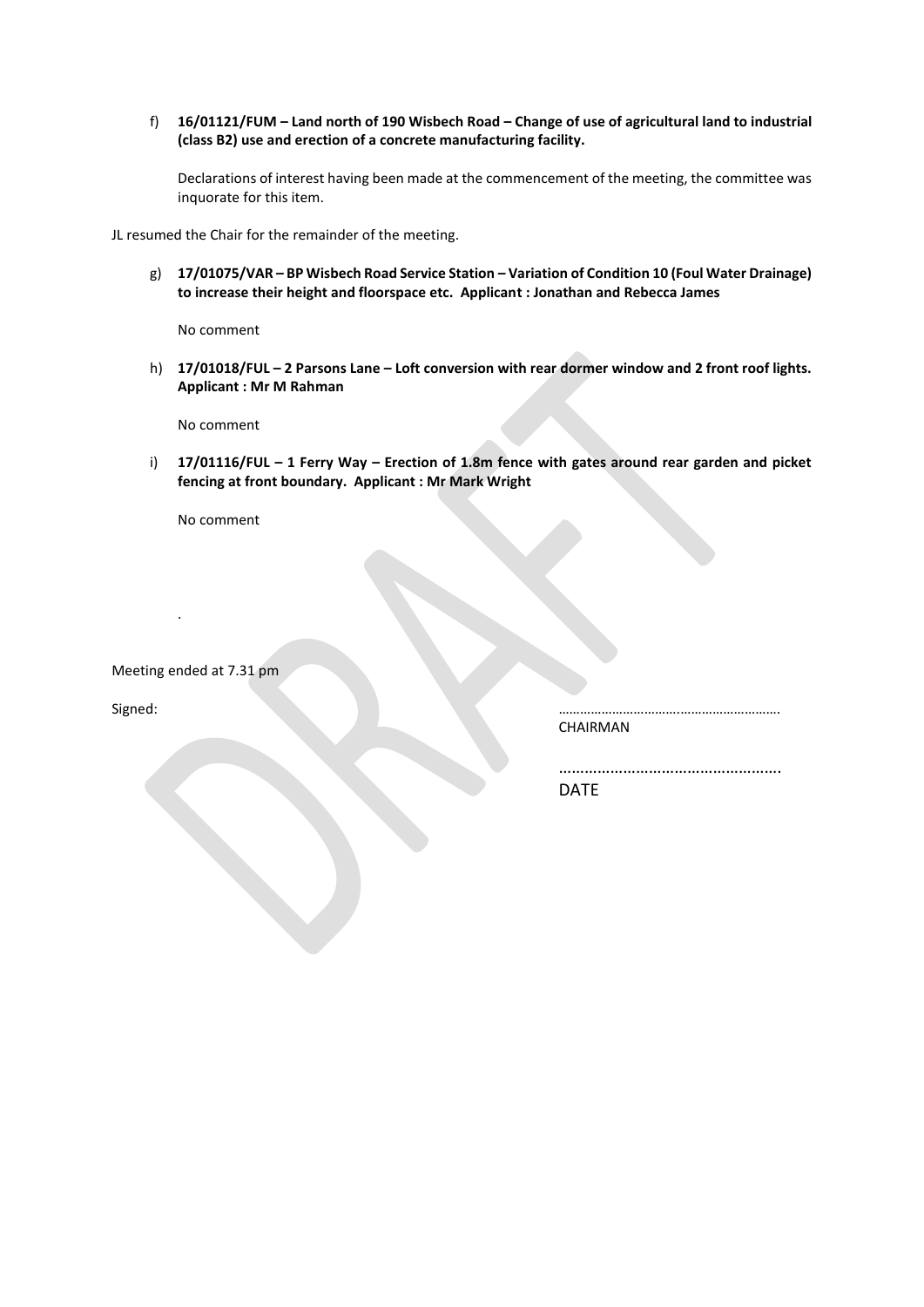## **Presentation by local residents to Little port Parish Council Planning Meeting 10.7.17**

This is a planning application that you have previously supported but, as you may know, approval was quashed in the High Court so the application is live again. In the meantime, the Environment Agency has lodged two objections and the planning department of ECDC has requested much more information from McCann on a number of their claims so you will no doubt be consulted again in due course.

As far as the people you represent are concerned, all of those on the consultee list have formally objected as have many more local people, about 40 households at the last count.

A lot more information has now come to light about errors and omissions in McCann's original submission and about the practices of McCann at similar sites across the country. This is extremely worrying.

The scale of what is being proposed here is vast. It covers nearly half a square mile. In the words of the Ely Standard, Littleport will become "the concrete capital of the Fens".

Approval or otherwise is all about the balance between the claim that jobs will be created versus the damage and risks that will result.

We argue that the jobs claim is unreliable and that this is likely to cause a net loss of jobs to Littleport at the same time as causing damage and serious risks to the community.

FP MCCann have submitted no evidence to support their "expectation" that 90 jobs will be created. Independent analysis shows this to be highly questionable. But let's just apply common sense. If you build a giant factory, you are going to need factory workers. So some jobs will be created. But are these the sort of jobs we want in Littleport? Will there be 90 of them? Highly unlikely. Will they go to local people? Again, unlikely. Most of the staff at the existing site are Eastern European agency workers.

Why don't we ask McCanns to produce some evidence? Why don't we ask them how many local people they employ currently? Or put it another way, why haven't they given us that information?

Even if McCann generates every single job it has promised, this will represent a return of 3 new jobs per acre of agricultural land lost. Is that a good return? Think of how many jobs there are in E-space on a tiny fraction of the land area.

Not only that, but this giant site will stifle future job creation at this location. The industrial park is the natural site for employment growth for Littleport. But who would site new office jobs or new light industry or new commerce right next to a giant noisy, dusty concrete factory? So those higher-quality jobs will be driven out of Littleport and the net effect of having this new concrete factory may well be a loss of jobs to Littleport.

FP McCann's **transport** report is not accurate. It has information that is plain wrong about the number of accidents in Wisbech Road, about bus times and they have told fibs about the size of their lorries.

There are going to be 40 or so lorry movements on a busy day.

Whenever a 16m lorry enters or exits the new site it will have to cross the centre line – even to turn left out of the site. So we will have large articulated lorries carrying cement, aggregates or blocks of pre-cast concrete, regularly going across the centreline on a busy 60 mile an hour single carriageway road. A road which will be even busier during the school run when the new school opens. This is bound to increase the risk of serious accidents

The existing site has a **dust** problem. Trebling the size of site will only, can only, increase this dust problem. The prevailing wind will blow this dust eastwards towards the new school.

Bad enough on a day-to-day basis but what if there's an accident?